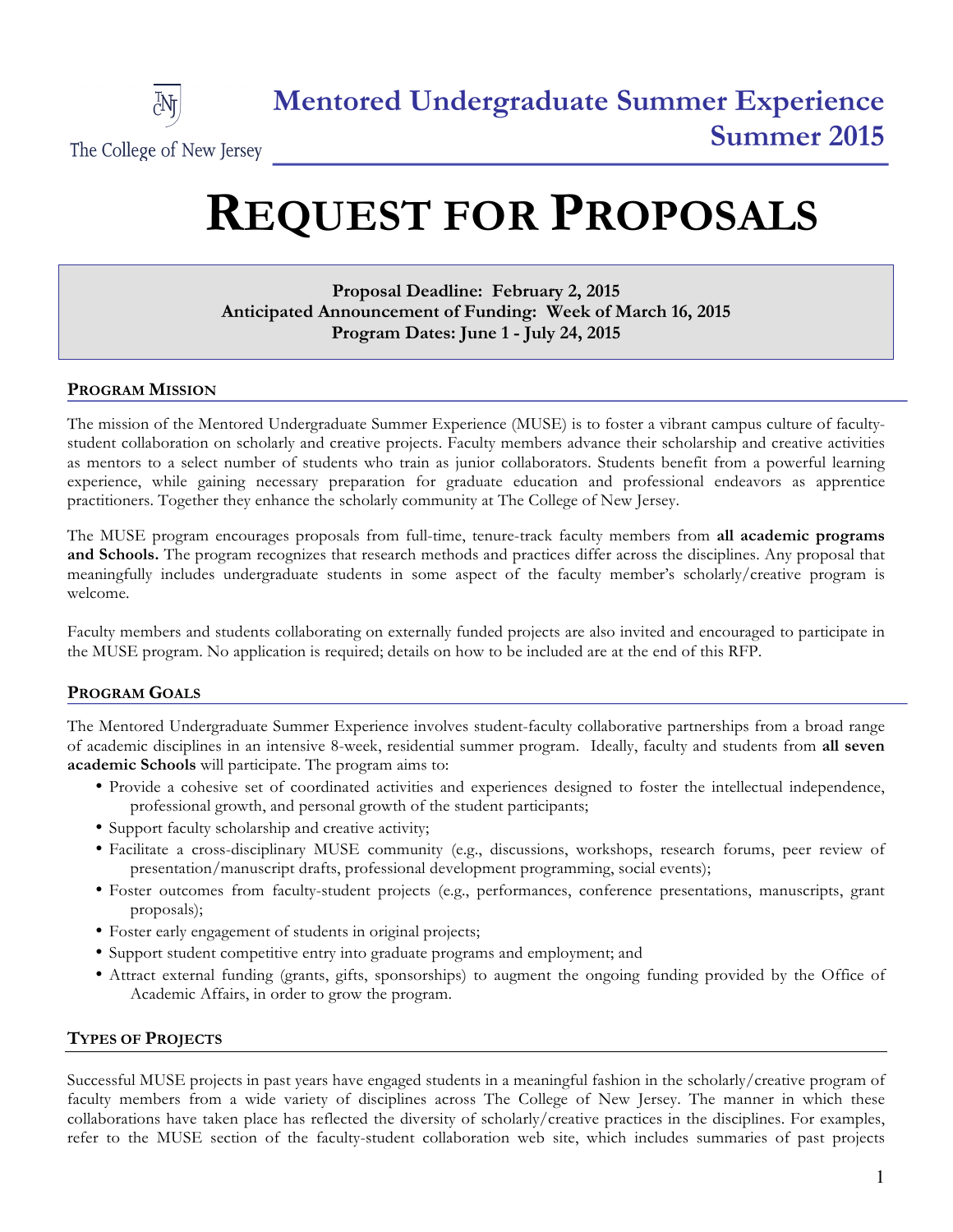(http://fscollab.pages.tcnj.edu/muse). Applications can propose any project that will support the faculty member's scholarly/creative program while also fostering student learning and intellectual independence.

## **PROGRAM STRUCTURE**

**Timeline:** The 2015 MUSE program will begin on June 1 and run through July 24, 2015. Faculty and students should be available to train collaboratively during the majority of this 8-week time period and generally should not plan extended absences from campus during the program. However, some projects may require extensive off-campus training; this should be explained in the proposal and, when possible, an effort should be made by the faculty member and student(s) to be on campus regularly for community activities.

**Faculty:** Each faculty mentor will sponsor up to two students to collaborate on a scholarly or creative project. Faculty mentors will receive a stipend of \$1,000 to train their student collaborator(s) and may also apply for up to \$500 in projectrelated expenses. Mentors should plan to attend and participate in MUSE community activities as their schedules allow, and attend mentor meetings, including one in May. Faculty mentors may teach summer classes; however, their schedule should provide ample time to advance the proposed project, deeply engage their student mentee(s), and participate in MUSE community activities. Funded faculty members are required to electronically submit a brief report related to the MUSE project by the next MUSE application deadline to the director (fscollab@tcnj.edu) and include a pdf of their final MUSE poster or oral presentation for archival purposes.

**Students**: Students will train full-time with their faculty mentors for the 8 week period from June 1 - July 24, 2015. Students will receive a research stipend of \$2,500 plus on-campus housing (worth \$1,576 per student for the eight weeks). MUSE students will be housed together and will have the opportunity to participate in community-building social activities and trips in the evenings and on weekends, coordinated by a student committee. Meals are not included (students may purchase meals in the Student Center and use kitchen facilities available in the dormitory and approved appliances in their rooms). The coordinated activities associated with housing are an important aspect of the MUSE community and program, so students are strongly encouraged to live on campus. However, some students may have reasons to opt out of the oncampus housing, in which case the student receives only the \$2,500 stipend. Because housing is a significant expense for the MUSE program, students who request the on-campus housing must fully intend to live on campus all week for the duration of the program. Students participating in MUSE will be required to 1) train full-time on their MUSE project during the 8-week period as agreed with their faculty mentor prior to the end of the spring semester, 2) participate in MUSE community activities, 3) prepare a final abstract and presentation of their project for an end-of-program event, 4) deliver a presentation at TCNJ's annual College-wide Celebration of Student Achievement in the spring of 2016, 5) deliver other department-based, school-based, and off-campus conference presentations as determined in consultation with their mentors, and 6) complete evaluations of their summer experience.

**Community Activities**: Students and mentors who receive funding will be expected to participate in cross-disciplinary MUSE community activities as their project schedules allow. The Director of Faculty-Student Scholarly and Creative Collaborative Activity will be responsible for organizing these activities, with input from mentors and students. These activities will consist of:

- **Community Lunches:** The community will meet for presentations and discussions over lunch (provided) on general topics such as networking, resume preparation, publicity, awards, and presentations to a lay audience. Participation at the first and last lunch will be expected (Monday, June 1, 2015 from 11:30 am to 2:00 pm, Monday, June 29, 2015 from 11:30 am to 1:30 pm, and Friday, July 24, 2015 from 11:30 am to 2:00 pm).
- **Informal Meetings:** Funding will be provided to purchase group breakfast so that related fields can meet on a weekly basis to discuss their needs and issues (tentatively Mondays at 9:00 am). The discussions, developed by the participants, can include topics such as reading the primary literature, writing, ethics, graduate schools, poster preparation, and careers.
- **Networking Activities:** Opportunities to network with no particular learning agenda, such as ice cream socials, sports, and weekend/evening activities. Activities will be planned just for students, just for faculty, and community wide.
- **End-of-program celebration:** Two celebrations will occur, a lunch at the end of MUSE, and a campus poster dissemination event at some point during the first three weeks of Fall Semester (Tentatively, September 1, 2015 from 12:30 to 1:50 pm).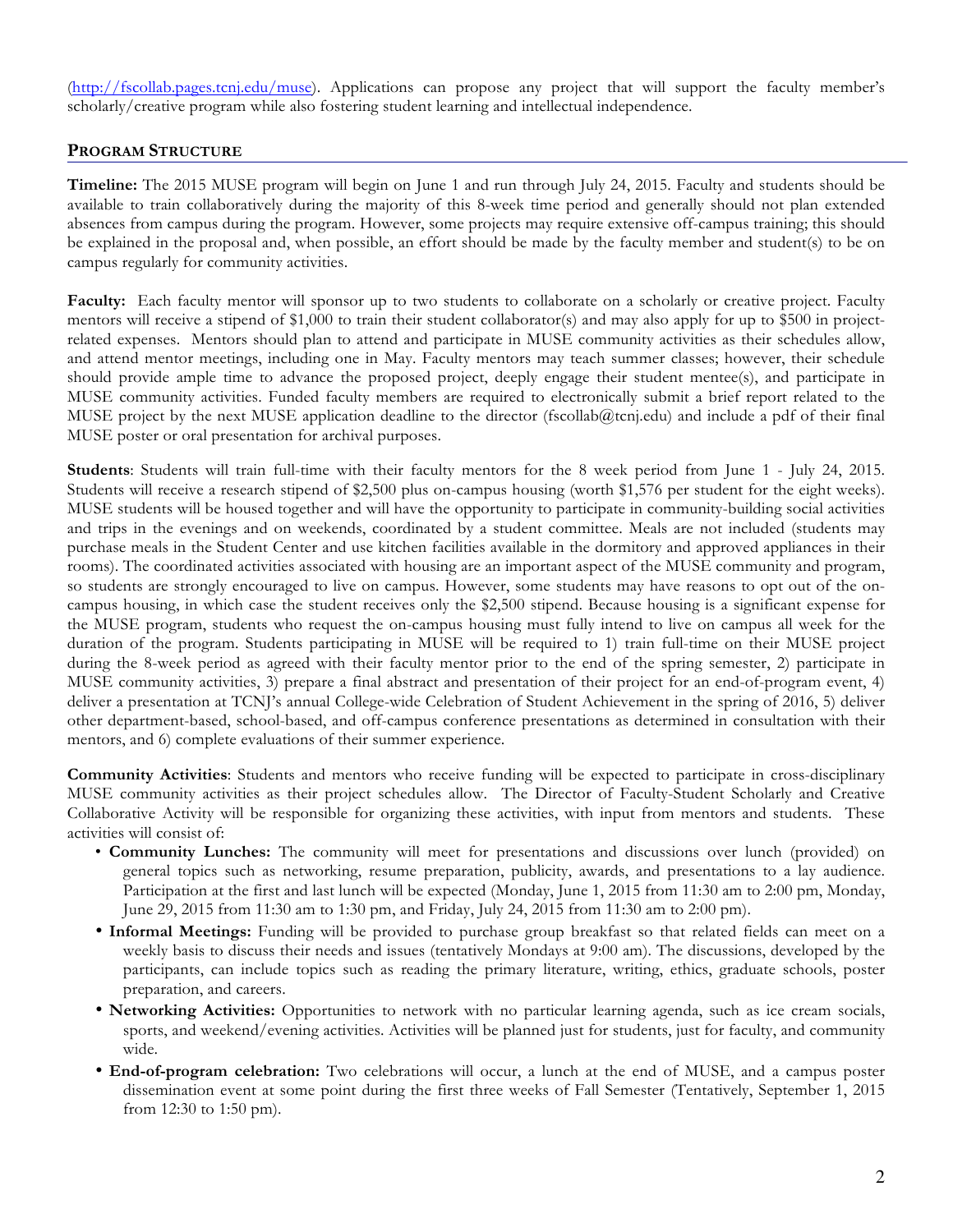## • **Post-program event:** An opportunity during the following academic year to reunite and publicize MUSE projects in the greater TCNJ community.

## **APPLICATION PROCESS**

Faculty members will submit proposals for MUSE by 9:00 am, Monday, February 2, 2015 to the Faculty-Student Collaboration Award Committee for review and recommendation to the Provost via an online process.

#### SUBMIT YOUR ELECTRONIC COPY OF YOUR APPLICATION AS A *SINGLE PDF* USING THE FOLLOWING QUALTRICS LINK: HTTPS://TCNJ.QUALTRICS.COM//SE/?SID=SV\_8WVKUT0VVMDK5YF

Previous to the submission, the faculty will select the participating students, and append the selected student application materials to the faculty proposal. Therefore, the process has two steps: 1) selection of students by the faculty, and 2) submission of the complete proposal.

A variety of funded proposals are available for viewing at http://fscollab.pages.tcnj.edu/muse, and there will be a MUSE proposal workshops on Tuesday, December 9, 2014,from 10:00 to 10:50 am in Green Hall 204. In addition, the MUSE Director, will be available for faculty proposal consultation on January 14, 2015 from 10:00 am to 12:00 pm in the Student Center. Contact Benny Chan at chan@tcnj.edu an appointment.

### **Step 1. Selection of students by faculty**

Each Department with faculty members who are interested in participating in MUSE should determine a method for recruiting and selecting students. It should be fair, equitable, and mindful of student diversity (e.g., in terms of number of years at TCNJ, gender, and race/ethnicity) while also providing excellent matches between faculty and student interests. In some cases, an individual faculty member will wish to collaborate with a particular student; in other cases the opportunity will be open to any student and the faculty will need to select from a group of student applicants. In either case, the student(s) must complete the *Student Application*. The faculty mentors can use this either to confirm the pre-selected students' readiness for the summer project or as the basis for selection. Selection criteria must include qualifications and interests of the student(s) and readiness for a full-immersion experience. Mentor(s) and student(s) should discuss their expectations and how they will interact during the summer. MUSE is appropriate as a first collaborative experience for students, so participation by rising sophomores is encouraged. If two students are requested, it may be very effective to include one older, more experienced student who can peer-mentor a younger student. Grade information should be used only to confirm that a student has a 2.0 or higher GPA, not as a primary criterion for selection. [**Note:** students should be committed to participation if they are selected. However, in the event that a student's plans change and a different student must be chosen by the faculty mentor as a replacement, the new student's application must be forwarded to the MUSE Director immediately].

#### **Student Application**

- **Student information:** name, email address, PAWS ID, major, year in school, number of completed course credits, expected graduation date, and overall GPA and in-major GPA (minimum 2.0 required for both), and whether or not on-campus housing is requested.
- **Student statement:** (One single-spaced page per student maximum, 1 inch margins, Times New Roman 12 pt font).Each student should prepare and submit a brief description that addresses 1) how participation in MUSE will contribute to the student's academic and career goals; 2) the student's qualifications to train on the project as a junior collaborator; 3) the student's related experience in the classroom, lab, or studio, and/or in past research, internships, practicums, competitions, or performances, 4) what (if any) relevant discussions the student has had with the faculty mentor about the project and mentoring plan; and 5) an explanation of the student's interest in the specific project (for applications in which the student is pre-selected by a particular faculty applicant).

#### **Step 2. Faculty Proposal and Submission**. The proposal must follow this format; **otherwise it will not be reviewed**.

• **Cover page:** name, faculty email, professional title, tenure status, number of years at TCNJ, department, title(s) of project(s), names of student collaborator(s) (1-2), email address(es) of student(s), requested dollar amount, whether approval by IACUC (certain animal studies) or IRB (human subjects) is needed, and date of most recent MUSE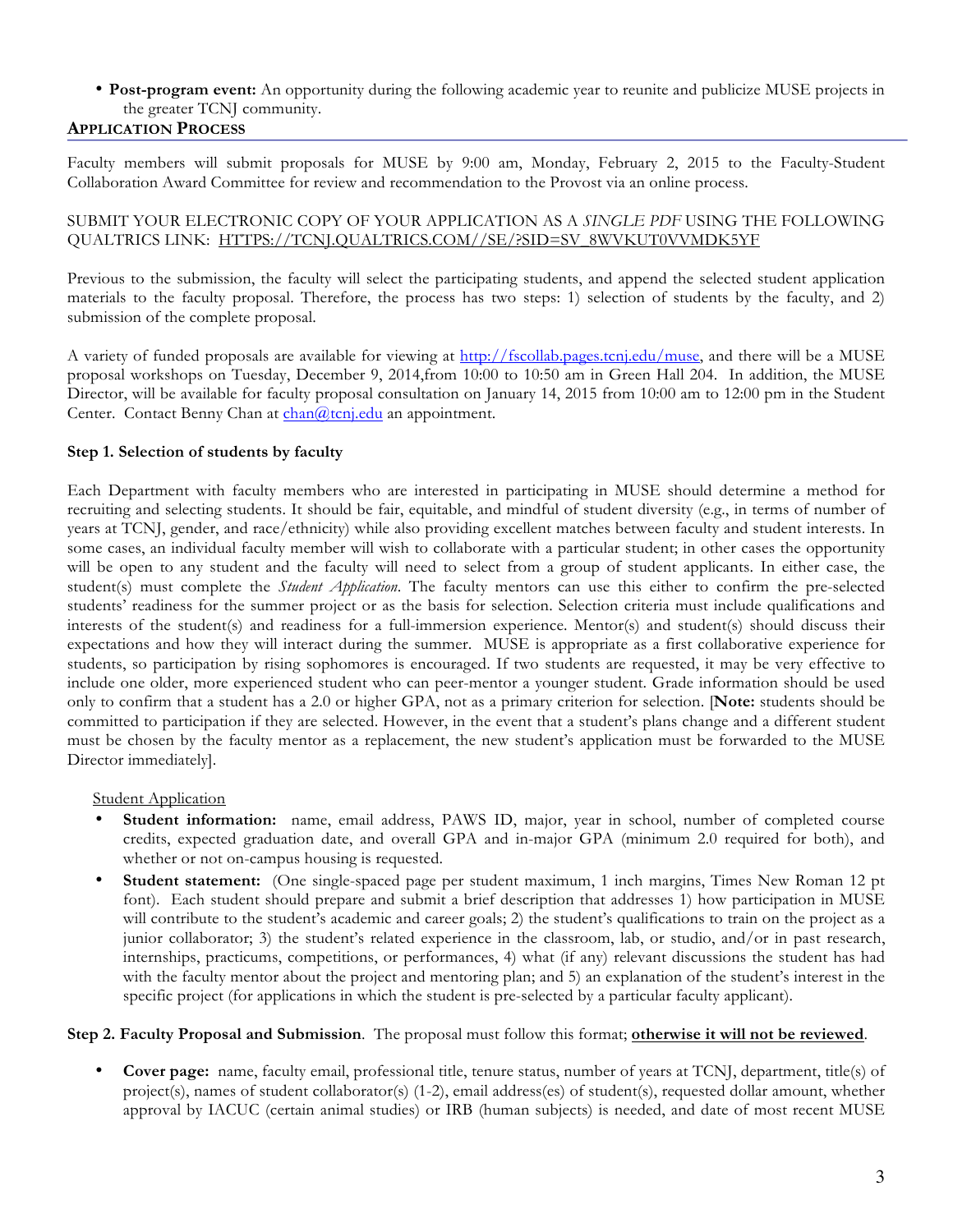award funded by Academic Affairs. [NOTE: notice of the approval should be forwarded to the Director at chan@tcnj.edu, by March 6, 2015]. The Qualtrics survey will ask for similar information.

• **Project and Learning Plan:** Up to two single-spaced pages maximum per proposal (*proposals that include more than one specific project are still limited to two pages total*), 1 inch margins, Times New Roman 12 pt font, with three titled sections:

**I) Intellectual Merit** – Describe the ideas, goals, and methods of the scholarly/creative project(s) you and your student(s) will be conducting, its importance to your discipline, and an indication of the eventual scholarly/creative outcomes of the project. Explain the feasibility of doing this training within the eight week program (a timeline may be helpful). If the project is related to an externally funded project, explain how additional MUSE funding is necessary and will enhance the project. If the project is separate but related to that of another faculty member who is applying to MUSE, highlight the connection between the related projects. The proposal will be read by colleagues who are not specialists in your discipline, so be certain to use non-technical language that is accessible to any educated lay person; this will benefit your review.

**II) Role of Student(s) and Mentor** – Describe, *in detail*, the nature of student engagement in the project(s), the relationship between the mentor's scholarly and creative agenda and the student's project, the learning objectives for the student, and relevant mentoring approaches and strategies to be used to achieve the learning and scholarly/creative objectives. Please be as specific as possible about the scope of student activities and skills that will be developed during the summer experience. No one model for faculty-student collaboration is expected, since the models will vary across the various disciplines; however, the mentor must clearly explain how the proposed model will work, is appropriate for the particular discipline, and will deeply engages the student(s) for the eight week program. Please provide a rationale for why one or two students are requested. If more than one student is requested, the faculty mentor must justify how the project(s) is/are significantly enhanced by the participation of multiple students.

**III) Broader Impacts** – Clearly explain how participation in the summer program will be a pivotal experience for the mentor and/or student(s), and/or will diversify faculty-student collaboration at TCNJ by broadening participation. Examples may include whether (and in what manner) the faculty applicant is re-engaging in a scholarly/creative area and/or student mentorship; or whether the faculty mentor is new to student engagement at TCNJ; whether the faculty is pre-tenure; or whether the student is a first-generation college student or belongs to a group that is underrepresented in the discipline (please explain); or how the students' future plans will be supported by the MUSE activity; or whether faculty-student collaboration in this discipline is historically underrepresented in the MUSE program. Examine the rubric to determine specific items to include in the Broader Impact section.

**Special Instructions for Collaborative, Inter- or Multi-disciplinary Projects:** Multiple faculty members who are proposing to engage collaboratively on a single interdisciplinary or multidisciplinary project should submit one joint proposal that follows the format described above, with these alterations:

a) The Cover Page must include the information for each collaborating faculty member,

b) The Project and Learning Plan may be up to three pages, and *must include an additional section IV* (within the 3 page limit) describing the collaborative nature of the project, including the specific, necessary roles of each faculty member and their students, and how the faculty members will jointly mentor the student(s).

NOTE: Because of finite resources for MUSE and our goal of offering opportunities for many different projects, funding may be less likely for a large collaborative group engaging on a single project, since it would require a large share of the MUSE budget.

#### • **Required Appendices:**

**I) Faculty Vita:** Provide a professional CV of scholarly and creative work, and *specifically highlight* information about experience and outcomes in mentoring students in scholarly/creative activity.

**II) Budget:** Provide a brief itemized budget, as follows:

a) Student stipend: \$2,500 per student.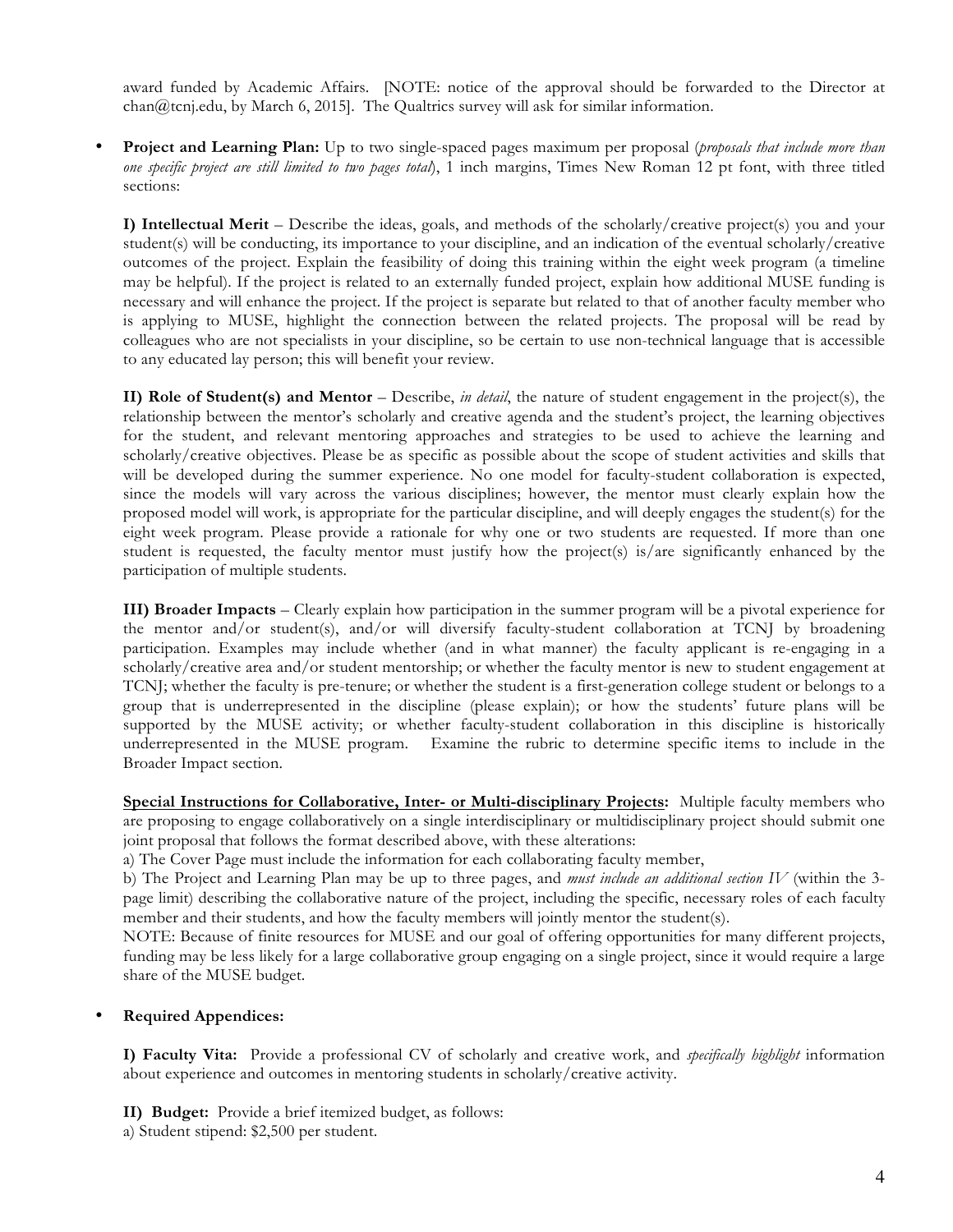- b) Student housing, if requested: \$1,576 per student.
- c) Faculty stipend: \$1,000 (note that this is the faculty stipend regardless of whether one or two students are sponsored).
- d) Project-related expenses (supplies, equipment, books, travel etc.): An itemized list with brief justification must be provided. Include poster costs. The amount is not to exceed \$500 total.

**III) Past MUSE award reports:** (one single-spaced page maximum per project, 1-inch margins, Times New Roman 12 pt font). Include your MUSE reports for 2012 and 2013 (MUSE 2014 reports should already have been submitted, if you submitted a 2014 application with these two reports, indicate this in your 2015 application). Provide a brief report of the accomplishments related to the award(s), in non-technical language. These may include details about presentations, performances, reports, manuscripts submitted/accepted for publication that are co-authored with MUSE students, as well as information on student application/acceptance to other internships, graduate school, continued research involvement (e.g., senior thesis), competitions, fellowships and awards.

#### **IV) Student Application(s) (one or two per faculty member)**

#### **PROPOSAL REVIEW**

#### **Review Process:**

Submitted proposals from faculty members will be reviewed and evaluated by the interdisciplinary Faculty-Student Collaboration Award Committee (FSCAC), which is an all-faculty sub-committee of the Faculty-Student Collaboration Program Council. It is chaired by the Director of Faculty-Student Scholarly and Creative Collaborative Activity and MUSE, Benny Chan, and includes faculty representation from each School. The current members include Curt Elderkin (School of Science), Connie Kartoz (School of Nursing, Health, and Exercise Science), TBD (Sabbatical replacement from School of Humanities and Social Sciences, Social Sciences), Annie Nicolosi (School of the Humanities and Social Sciences, Humanities), Donka Mirtcheva (School of Business), Jerry Petroff (School of Education), Susan Ryan (School of Arts and Communication), and Karen Yan (School of Engineering).

The Director will present the committee's evaluations to the Provost, who will award funding based on the FSCAC's evaluations and the available budget.

### **Review Criteria:**

Each proposal will be reviewed based on intellectual merit and feasibility of the project, the degree of student engagement, broader impacts, and the qualifications of the faculty applicant and past accomplishments in mentoring students. The evaluation rubric that will be used by the committee can be found on the last page of this document; *all applicants are advised to consider the rubric as they prepare their proposals.* Applications from FSCAC members will be reviewed by an ad-hoc committee to be assembled by the Provost, composed of past Faculty-Student Collaboration Committee members and previous MUSE awardees. Prior to the review process, the FSCAC and the ad-hoc committee will conduct a norming process to help standardize the members' approaches to scoring.

### **EXTERNALLY FUNDED PROJECTS**

Faculty and students who will be training collaboratively on externally funded projects in the summer of 2015 are encouraged to participate fully in the MUSE community. No proposal is necessary; however, the Director of Faculty-Student Collaborative Activity should be informed of the activity in a timely manner for planning purposes. If the student(s) are to be housed on-campus they will be housed with the MUSE-funded students (but housing must be paid by the external funding), and all externally funded students and faculty are encouraged to participate in coordinated community activities and the end-of-program event. The faculty project director for externally funded projects should provide the following information to Benny Chan (chan@tcnj.edu, subject line: "externally funded MUSE project"), by March 27, 2015 or as soon as possible thereafter:

- 1. Title of the project, beginning and end dates.
- 2. Source of funding.
- 3. The names and departments of all participating faculty.
- 4. For each student: name, email address, PAWS ID, gender, and whether or not he or she will be housed on-campus.